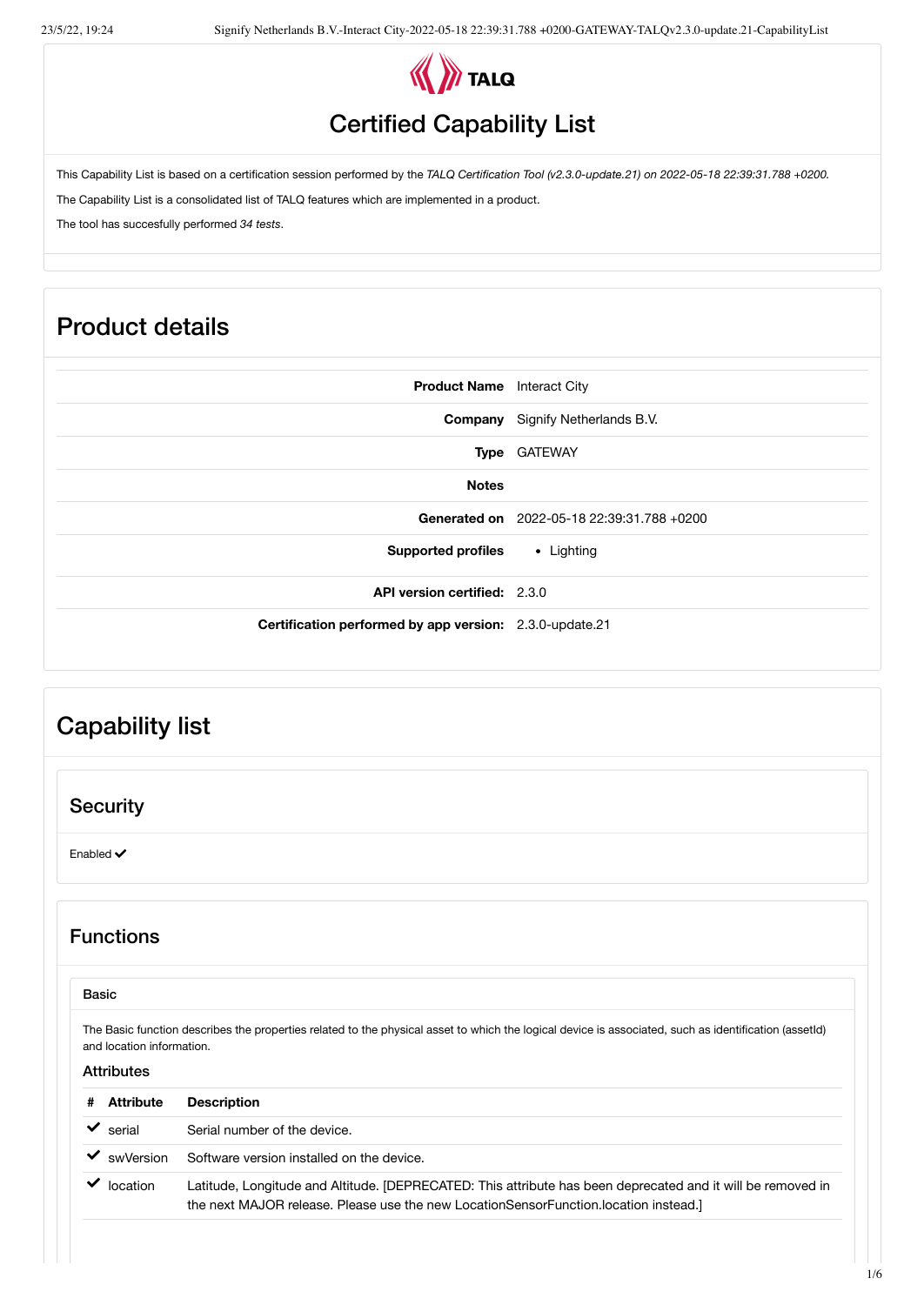|   |                   | ✔ currentTime Current time of the device defined as local time with time zone designator. [DEPRECATED: This attribute has<br>been deprecated and it will be removed in the next MAJOR release. Please use the new<br>TimeFunction.currentTime instead.]                       |
|---|-------------------|-------------------------------------------------------------------------------------------------------------------------------------------------------------------------------------------------------------------------------------------------------------------------------|
|   | Events            |                                                                                                                                                                                                                                                                               |
| # | <b>Event type</b> | <b>Description</b>                                                                                                                                                                                                                                                            |
| ✓ | deviceReset       | The physical device containing the logical device was reset                                                                                                                                                                                                                   |
|   |                   |                                                                                                                                                                                                                                                                               |
|   | Communication     | The Communication Function contains attributes related to the communication within the ODN, and between ODN devices and Gateways.                                                                                                                                             |
|   | <b>Attributes</b> | Although communication within the ODN is outside the scope of the TALQ Smart City Protocol, this Function enables access to a minimum set of<br>configuration and state information of the ODN communication interface in order to facilitate system management from the CMS. |
|   | <b>Attribute</b>  | <b>Description</b>                                                                                                                                                                                                                                                            |
|   |                   | physicalAddress Physical address of the device. For example, IEEE MAC address. This attribute can be used to map<br>between logical and physical devices. The format is specific to the ODN implementation.                                                                   |
|   | Events            |                                                                                                                                                                                                                                                                               |
| # | <b>Event type</b> | <b>Description</b>                                                                                                                                                                                                                                                            |

#### **Gateway**

The Gateway function includes the necessary attributes to enable the communication between the CMS and the Gateway according to the TALQ Specification.

#### **Attributes**

| # | <b>Attribute</b> | <b>Description</b>                                                                                                                                                     |
|---|------------------|------------------------------------------------------------------------------------------------------------------------------------------------------------------------|
| ✓ | cmsUri           | Base URI for TALQ communication that allows the Gateway to access the CMS. Must be an absolute URI.<br>Other URI's for accessing CMS can be relative to this base.     |
|   | cmsAddress       | CMS UUID address                                                                                                                                                       |
|   | qatewayUri       | Base URI for TALQ communication that allows the CMS to access the Gateway. Must be an absolute URI.<br>Other URI's for accessing Gateway can be relative to this base. |
|   |                  | gatewayAddress Gateway UUID address                                                                                                                                    |
|   | retryPeriod      | Time duration before the Gateway retransmits a message for which expected response has not been<br>received.                                                           |
|   | crll Jrn         | URI where the Gateway can obtain the Certification Revocation List (CRL).                                                                                              |
|   | vendor           | Vendor identification.                                                                                                                                                 |

#### Lamp Actuator

The Lamp Actuator function includes attributes related to lighting control and it represents the smallest unit for control purposes. In practice, however, a Lamp Actuator function can control combinations of several lamps and control gear but all in the same way, as if they are all one individual unit.

**Attributes** 

| Attribute         | <b>Description</b>                                                                                                                                                    |  |
|-------------------|-----------------------------------------------------------------------------------------------------------------------------------------------------------------------|--|
| defaultLightState | Sets the default light output for the lamp actuator. This shall be applicable if no other command is<br>active. This attribute shall be set to 100% as default value. |  |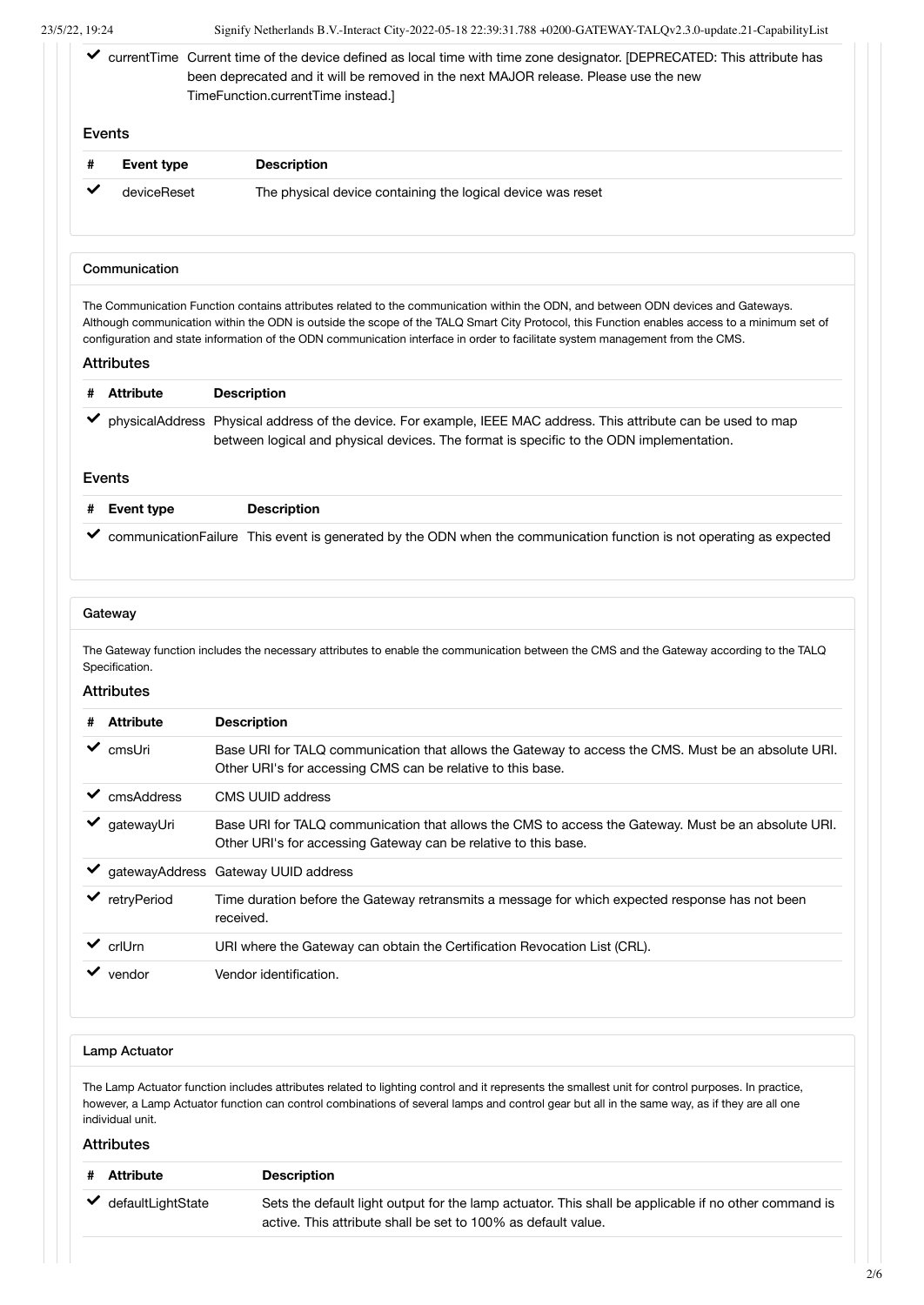| ✔      | targetLightCommand                                                                                                            | Latest command for the lamp actuator.                                                                                                                                                                                                                                                                                                                                                                                                                                        |
|--------|-------------------------------------------------------------------------------------------------------------------------------|------------------------------------------------------------------------------------------------------------------------------------------------------------------------------------------------------------------------------------------------------------------------------------------------------------------------------------------------------------------------------------------------------------------------------------------------------------------------------|
|        |                                                                                                                               | ✔ feedbackLightCommand This attribute reflects the command in effect and it might deviate from the actualLightState due to<br>propagation time or due to internal ODN specific mechanisms to handle the priority of the<br>requests.                                                                                                                                                                                                                                         |
|        | actualLightState                                                                                                              | This attribute should reflect the physical state of the light source as much as possible, including<br>factors such as CLO. It may be calculated or measured, depending on the specific ODN<br>implementation, which is outside the scope of this specification.                                                                                                                                                                                                             |
| ✔      | calendarID                                                                                                                    | TALQ Address of the calendar controlling this lamp actuator. If this attribute is empty, the behavior<br>shall be determined by the ODN. If the attribute is invalid, the ODN shall trigger a generic invalid<br>address event and the behavior shall be determined by the ODN.                                                                                                                                                                                              |
|        | Events                                                                                                                        |                                                                                                                                                                                                                                                                                                                                                                                                                                                                              |
| #      | <b>Event type</b>                                                                                                             | <b>Description</b>                                                                                                                                                                                                                                                                                                                                                                                                                                                           |
| ✔      | lightStateChange                                                                                                              | Light state has changed                                                                                                                                                                                                                                                                                                                                                                                                                                                      |
|        | <b>Lamp Monitor</b><br><b>Attributes</b>                                                                                      | The Lamp Monitor function enables monitoring of lamp parameters. A Lamp Monitor function should be associated with a specific lamp/control<br>gear combination. Multiple lamp monitor functions may be implemented by a single device.                                                                                                                                                                                                                                       |
| #<br>✔ | <b>Attribute</b><br>activePower<br>activeEnergy<br>Events                                                                     | <b>Description</b><br>Active power.<br>Cumulative active energy (since installation or counter reset).                                                                                                                                                                                                                                                                                                                                                                       |
| #      | <b>Event type</b><br>lampFailure                                                                                              | <b>Description</b><br>The lamp is not operating as it is supposed to                                                                                                                                                                                                                                                                                                                                                                                                         |
| #      | <b>Electrical Meter</b><br>side cabinet may have single phase or three phase meters.<br><b>Attributes</b><br><b>Attribute</b> | The electrical meter function supports electrical metering capabilities including measurements of voltage, current, power, energy, and power factor.<br>This function may be associated with Luminaire Controllers, Cabinet Controllers or electrical meters installed in switch boxes. ODNs may<br>implement both single phase and three phase meters. Typically meters within a control device will be single phase and stand-alone meters. A street<br><b>Description</b> |

### Services

Configuration Service

The TALQ Configuration Service enables discovery and configuration of devices and services

**Options**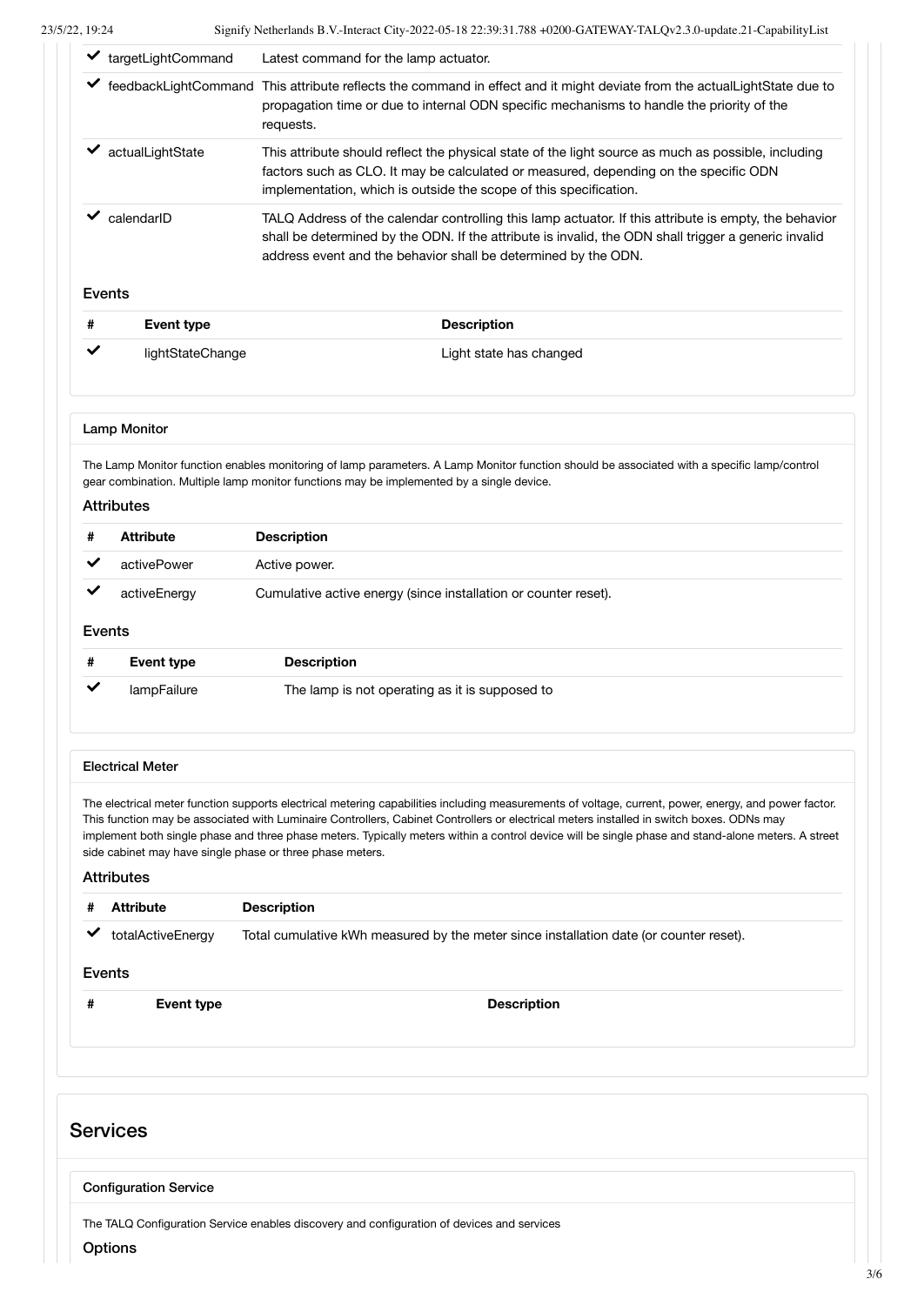| #           | Option                               | Value                                                                      | <b>Description</b>                                                                                                                       |                                                                                                               |
|-------------|--------------------------------------|----------------------------------------------------------------------------|------------------------------------------------------------------------------------------------------------------------------------------|---------------------------------------------------------------------------------------------------------------|
|             | commissioningSupported*              |                                                                            | This ODN can support commissioning from the CMS side.                                                                                    |                                                                                                               |
|             | devicesPaginationSupported*          |                                                                            | This ODN can support pagination of devices.                                                                                              |                                                                                                               |
|             | <b>Control Service</b>               |                                                                            |                                                                                                                                          |                                                                                                               |
|             | Options                              |                                                                            | The Control service describes the mechanisms to operate the actuator functions in order to enable schedule based and override control    |                                                                                                               |
| #           | Option                               |                                                                            | <b>Value</b>                                                                                                                             | <b>Description</b>                                                                                            |
|             | supportedTypes                       |                                                                            | • AbsoluteActivePeriod<br>• AstroClockActivePeriod*<br>• $ccDay*$                                                                        | Control Program and calendar<br>options supported are defined by<br>announcing support for the given<br>modes |
|             | dayOffset                            |                                                                            | $\bullet$ 0                                                                                                                              | Offset of start of day                                                                                        |
|             | programSecondsSupported*             |                                                                            |                                                                                                                                          | Indicates whether the field of<br>seconds is supported in programs.                                           |
| ✔           |                                      | maxNumberOfPowerFactorThresholdDimmingCurveltems*                          |                                                                                                                                          | Maximum number of items at the<br>powerFactorThresholdDimmingCurve<br>of the LampType.                        |
| Events      |                                      |                                                                            |                                                                                                                                          |                                                                                                               |
| #           | <b>Event Type</b><br>invalidCalendar | <b>Description</b>                                                         | An invalid calendar has been provided by the CMS to the ODN                                                                              |                                                                                                               |
|             | invalidProgram                       |                                                                            | A control program has been provided by the CMS, which cannot be implemented by the ODN                                                   |                                                                                                               |
|             | <b>Data Collection Service</b>       |                                                                            |                                                                                                                                          |                                                                                                               |
|             | <b>Options</b>                       | under what conditions the logged data is transferred to the CMS            | The TALQ Data Collection Service is a provision to configure how ODN measurements, status information and events are logged, and when or |                                                                                                               |
|             | <b>Option</b>                        | Value                                                                      | <b>Description</b>                                                                                                                       |                                                                                                               |
|             | supportedModes                       | • VendorRecordingMode*<br>• EventRecordingMode<br>• ImmediateReportingMode | Recording and Reporting modes supported                                                                                                  |                                                                                                               |
| Events<br># | <b>Event Type</b>                    | <b>Description</b>                                                         |                                                                                                                                          |                                                                                                               |
|             | invalidLoggerConfig                  |                                                                            | The CMS has provided a data logger configuration that cannot be implemented by the ODN                                                   |                                                                                                               |
|             | On Demand Data Request Service       |                                                                            |                                                                                                                                          |                                                                                                               |
|             |                                      |                                                                            | This service provides the mechanism to access attributes in the logical devices by requesting attribute values from the ODN              |                                                                                                               |
|             | <b>Group Management Service</b>      |                                                                            |                                                                                                                                          |                                                                                                               |
|             | <b>Options</b>                       | This service provides the mechanisms to define and manage groups           |                                                                                                                                          |                                                                                                               |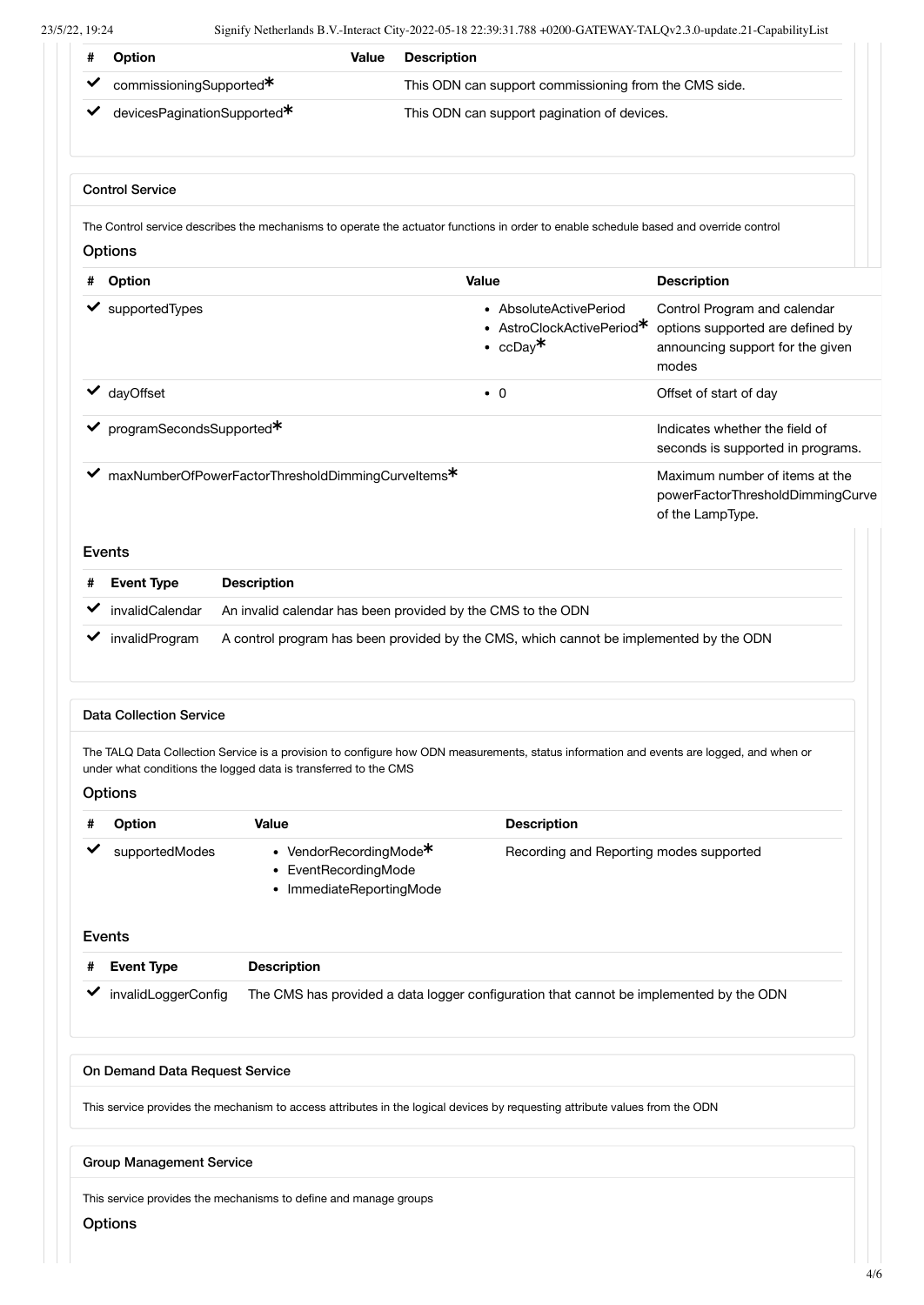| 23/5/22, 19:24 | Signify Netherlands B.V.-Interact City-2022-05-18 22:39:31.788 +0200-GATEWAY-TALQv2.3.0-update.21-CapabilityList                                              |                              |       |                                                                                                                              |  |  |
|----------------|---------------------------------------------------------------------------------------------------------------------------------------------------------------|------------------------------|-------|------------------------------------------------------------------------------------------------------------------------------|--|--|
| #              | Option                                                                                                                                                        |                              | Value | <b>Description</b>                                                                                                           |  |  |
| $\checkmark$   |                                                                                                                                                               | maximumNumberOfGroups        |       | Maximum number of groups per Gateway                                                                                         |  |  |
| $\checkmark$   | maximumGroupSize                                                                                                                                              |                              |       | Maximum number of group members per group                                                                                    |  |  |
|                | <b>Test Service</b>                                                                                                                                           |                              |       |                                                                                                                              |  |  |
|                | This service provides a mechanism to reduce the human intervention during the certification tests, enabling the certification tests to maximise<br>automation |                              |       |                                                                                                                              |  |  |
|                |                                                                                                                                                               |                              |       |                                                                                                                              |  |  |
|                |                                                                                                                                                               |                              |       |                                                                                                                              |  |  |
|                |                                                                                                                                                               |                              |       |                                                                                                                              |  |  |
|                |                                                                                                                                                               |                              |       |                                                                                                                              |  |  |
|                | <b>Objects</b>                                                                                                                                                |                              |       |                                                                                                                              |  |  |
|                |                                                                                                                                                               |                              |       |                                                                                                                              |  |  |
|                |                                                                                                                                                               |                              |       |                                                                                                                              |  |  |
|                | Event log data                                                                                                                                                |                              |       |                                                                                                                              |  |  |
|                | Properties                                                                                                                                                    |                              |       |                                                                                                                              |  |  |
| #              | <b>Property</b>                                                                                                                                               | <b>Description</b>           |       |                                                                                                                              |  |  |
|                | $\blacktriangleright$ event Type                                                                                                                              | Identifier of event reported |       |                                                                                                                              |  |  |
|                |                                                                                                                                                               | event applies                |       | ✔ srcAddress Address of Logical device or function within a logical device which is the source of the event or to which this |  |  |
|                |                                                                                                                                                               |                              |       |                                                                                                                              |  |  |
|                | Command                                                                                                                                                       |                              |       |                                                                                                                              |  |  |
|                | Properties                                                                                                                                                    |                              |       |                                                                                                                              |  |  |

| Property | <b>Description</b>                                |
|----------|---------------------------------------------------|
| state    | Light state to be applied to the lamp actuator    |
| cmsRefld | CMS reference, which can be used for data logging |

| Group        |          |                                        |  |  |  |
|--------------|----------|----------------------------------------|--|--|--|
| Properties   |          |                                        |  |  |  |
| #            | Property | <b>Description</b>                     |  |  |  |
| $\checkmark$ | address  | Group address                          |  |  |  |
| $\checkmark$ | members  | TALQ Addresses of members of the group |  |  |  |
| $\checkmark$ | purpose  | Main purpose of the group              |  |  |  |
|              |          |                                        |  |  |  |
|              |          |                                        |  |  |  |
|              |          |                                        |  |  |  |

: The Certification Test Tool is designed to provide a high level of confidence that complementary systems can communicate successfully. As both the protocol and the test tool evolve, all mandatory and other core tests are confirmed by comparison with real-life scenarios (plug-fest or similar). Some tests of optional and more peripheral features may not yet have been confirmed in this way; such features are identified with an asterisk (\*).

This Capability List is based on a certification session performed by the TALQ Certification Tool (v2.3.0-update.21) on 2022-05-18 22:39:31.788 +0200.

**We and TALQ** are trademarks owned by the TALQ Consortium.